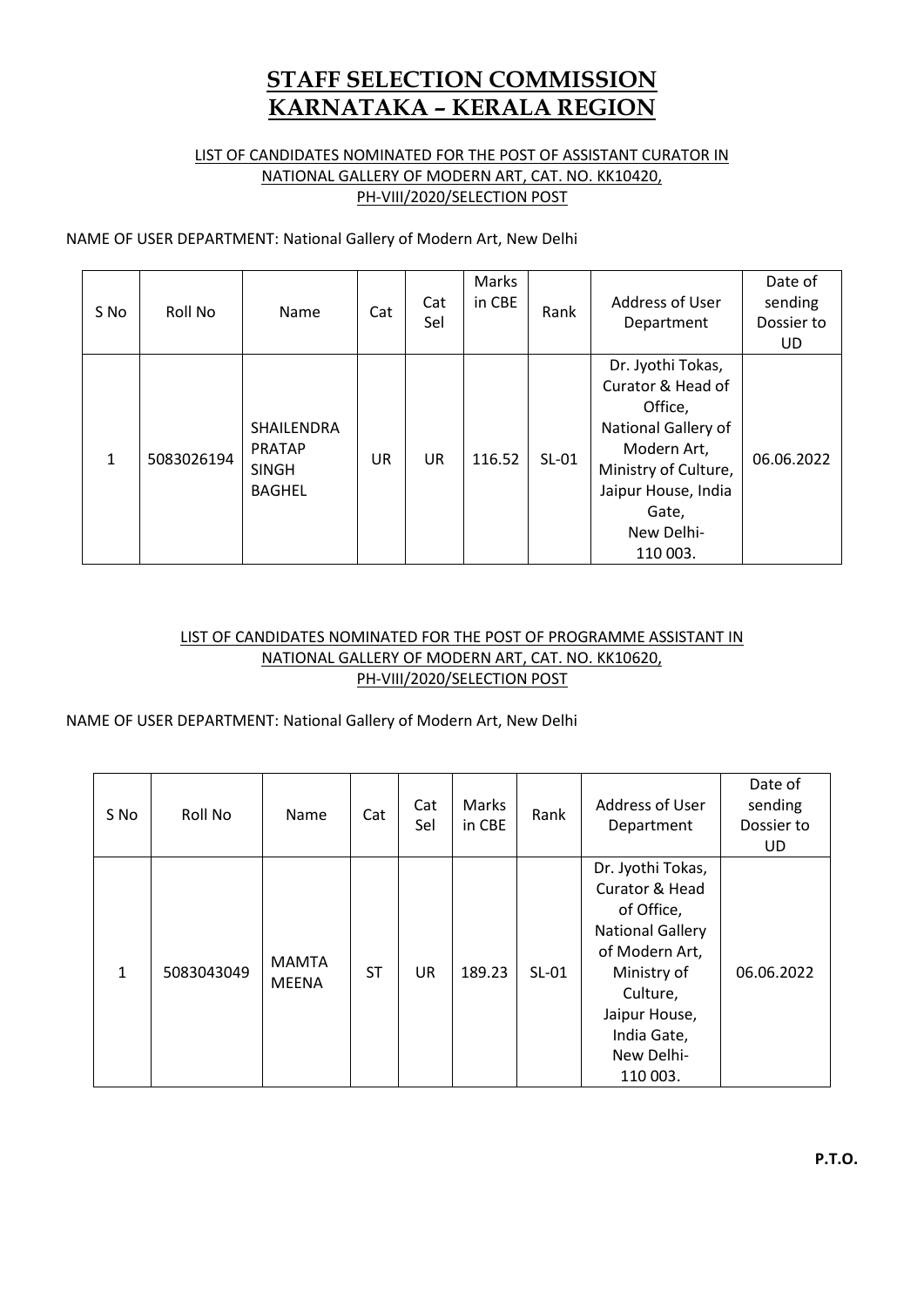### LIST OF CANDIDATES NOMINATED FOR THE POST OF GIRL CADET INSTRUCTOR IN DTE. OF NCC, CAT. NO. KK11120, PH-VIII/2020/SELECTION POST

#### NAME OF USER DEPARTMENT: DTE. OF NCC, New Delhi

| S No           | Roll No    | Name                                             | Cat        | Cat<br>Sel | Marks<br>in CBE | Rank    | Address of User<br>Department                            | Date of<br>sending<br>Dossier to<br>UD |
|----------------|------------|--------------------------------------------------|------------|------------|-----------------|---------|----------------------------------------------------------|----------------------------------------|
| $\mathbf{1}$   | 3083009420 | B<br>ALEENA<br><b>RAJ</b>                        | <b>OBC</b> | <b>UR</b>  | 143.09          | $SL-01$ | Shri/Smt Gusia,<br>Director (P&P),                       |                                        |
| $\overline{2}$ | 4083200974 | RAKSHANDA<br><b>KARAHE</b>                       | <b>UR</b>  | <b>UR</b>  | 124.97          | $SL-02$ | Directorate<br>General of NCC,                           |                                        |
| 3              | 3083006751 | <b>VINNY</b><br><b>GEORGE</b>                    | <b>UR</b>  | <b>UR</b>  | 124.41          | $SL-03$ | Ministry<br>οf<br>Defence,                               | 06.06.2022                             |
| 4              | 6083540174 | <b>JOYCE</b><br><b>HATKHONEI</b><br><b>BAITE</b> | <b>ST</b>  | <b>ST</b>  | 79.80           | $SL-04$ | Block-IV,<br>West<br>RK Puram,<br>New Delhi-<br>110 066. |                                        |

#### LIST OF CANDIDATES NOMINATED FOR THE POST OF PHOTO ARTIST IN ANTHROPOLOGICAL SURVEY OF INDIA, CAT. NO. KK11420, PH-VIII/2020/SELECTION POST

NAME OF USER DEPARTMENT: Anthropological Survey of India, Kolkata

| S No | Roll No     | Name                                   | Cat | Cat Sel | Marks<br>in CBE | Rank    | Address of User<br>Department                                                                                  | Date of<br>sending<br>Dossier to<br>UD |
|------|-------------|----------------------------------------|-----|---------|-----------------|---------|----------------------------------------------------------------------------------------------------------------|----------------------------------------|
|      | 30801001429 | <b>MOHAMMAD</b><br><b>SHAHID MULLA</b> | OBC | UR      | 105.17          | $SL-01$ | Head of Office,<br>Anthropological<br>Survey of India,<br>27, Jawaharlal<br>Nehru Road,<br>Kolkata-700<br>016. | 21.04.2022                             |